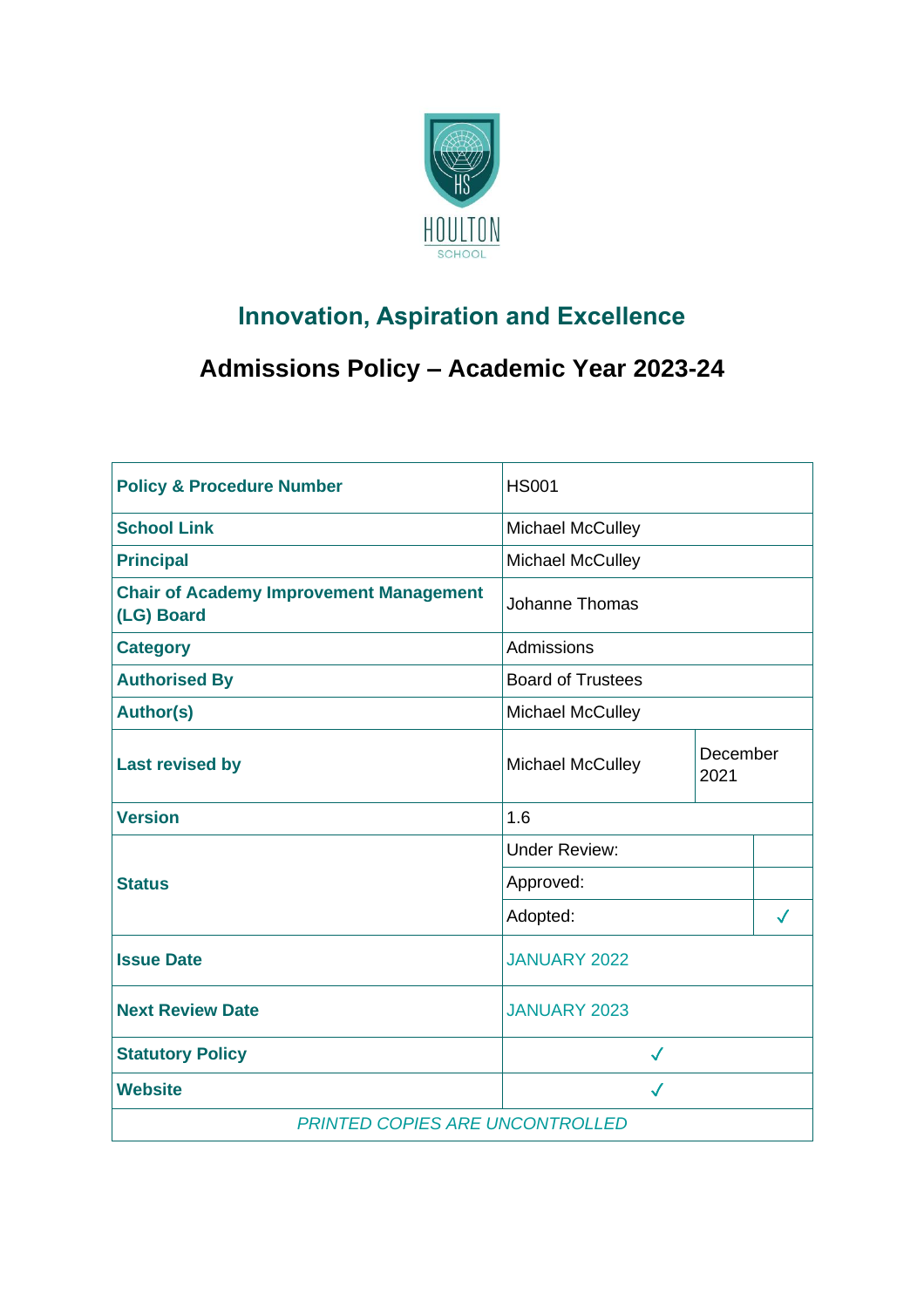# **Contents**

| 1.  |                                                                            |  |
|-----|----------------------------------------------------------------------------|--|
| 2.  |                                                                            |  |
| 3.  |                                                                            |  |
| 4.  |                                                                            |  |
| 5.  |                                                                            |  |
| 6.  |                                                                            |  |
| 7.  |                                                                            |  |
| 8.  |                                                                            |  |
| 9.  |                                                                            |  |
| 10. |                                                                            |  |
| 11. |                                                                            |  |
| 12. |                                                                            |  |
| 13. |                                                                            |  |
|     |                                                                            |  |
|     | Sibling (brother or sister attending the academy at the time of admission) |  |
| 14. |                                                                            |  |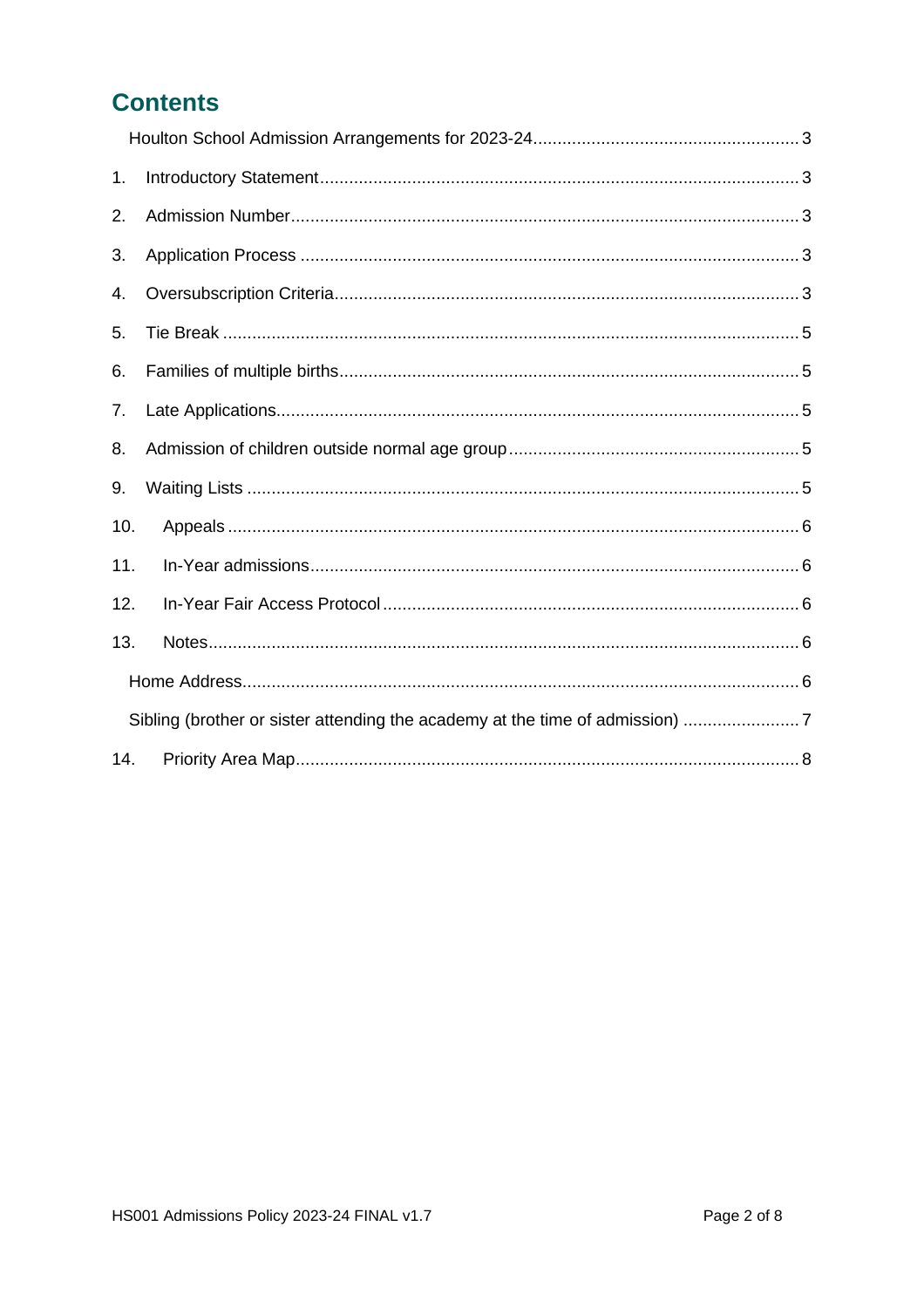## <span id="page-2-0"></span>**Houlton School Admission Arrangements for 2023-24**

#### <span id="page-2-1"></span>**1. Introductory Statement**

Houlton School is a new, secondary free school located to the east of Rugby on the Houlton development site. The academy caters for pupils aged between 11 and 18 years of age across seven year groups, including sixth form provision. The academy opened to Year 7 pupils only in September 2021, initially accepting 180 pupils into Year 7. This policy sets out the way admissions at Houlton School will be determined for Year 7 in September 2023, when we welcome our third cohort of pupils.

More information about Houlton School can be found at **[www.houltonschool.org.uk](http://www.houltonschool.org.uk/)**

Houlton School is an academy school and is part of the Transforming Lives Educational Trust (TLET), who are responsible for its operation. More information about TLET can be found at **[www.tlet.org.uk](http://www.tlet.org.uk/)**

#### <span id="page-2-2"></span>**2. Admission Number**

The academy has a published admission number (PAN) of 180 pupils for entry in Year 7 in 2023-24.

The academy will, accordingly, admit this number of pupils if there are sufficient applications. Where fewer applications than the published admission number for the relevant year group are received, TLET will offer places at the academy to all those who have applied.

#### <span id="page-2-3"></span>**3. Application Process**

Houlton School will coordinate with the Local Authority (LA) to process school offers. This means you will need to complete your LA Common Application Form (CAF):

Warwickshire: **[www.warwickshire.gov.uk/admissions](http://www.warwickshire.gov.uk/admissions)**

Northamptonshire: **[www.northamptonshire.gov.uk/admissions](http://www.northamptonshire.gov.uk/admissions)**

Leicestershire: **[www.leicestershire.gov.uk/admissions](http://www.leicestershire.gov.uk/admissions)**

The national closing date for application is **31 October 2022**.

Offers will be made on the national offer day of **1 March 2023**.

#### <span id="page-2-4"></span>**4. Oversubscription Criteria**

The criteria in this section apply to entry at all phases of the academy; therefore, the same criteria will apply to in-year admissions.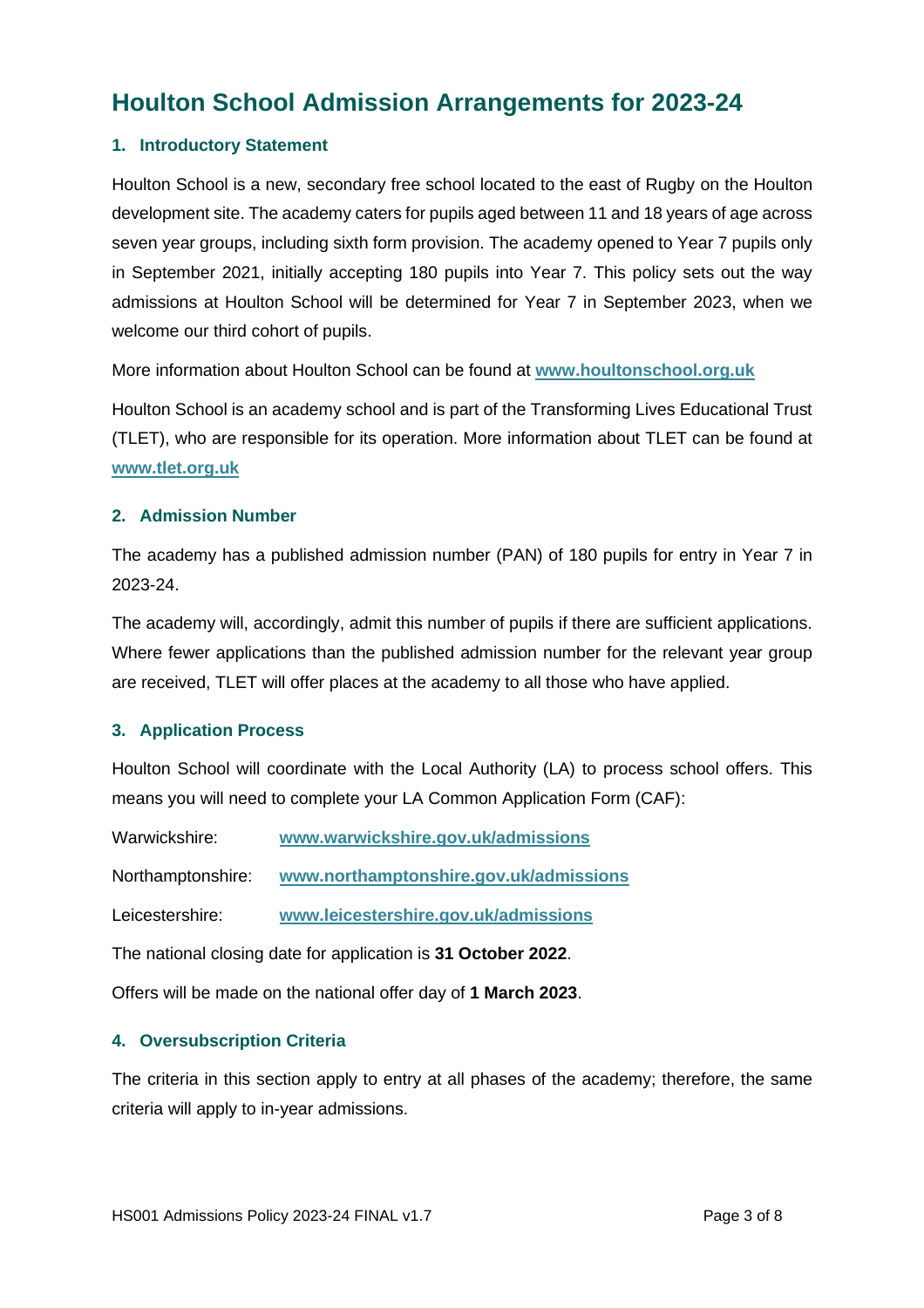When the academy is oversubscribed, after the admission of pupils with an Education, Health and Care Plan or a Statement of Special Educational Needs naming the academy, priority for admission will be given to those children who meet the criteria set out below, in priority order:

- 1. Children who are in the care of, or provided with accommodation by, a local authority, and children who were looked after<sup>1</sup> by a local authority but ceased to be so because they were adopted (or became subject to a residence order or special guardianship order).
- 2. Places will then be allocated to the inner and outer priority areas as follows:
	- a. Places will first be allocated to children living within the Priority Area One who will have a sibling at the academy at the time of admission;
	- b. Places will then be allocated to children living within the Priority Area One;
	- c. Next, places will be allocated to children living within the Priority Area Two<sup>2</sup> who will have a sibling at the academy at the time of admission;
	- d. Then, places will be allocated to children living within the Priority Area Two.

The priority area for this academy can be viewed on the Warwickshire County Council website at: **<http://www.warwickshire.gov.uk/mapsecondaryschools>**

- 3. Next, places will be allocated where the child is the son/daughter of a permanent member of staff at the Transforming Lives Educational Trust who has been employed for a period of more than two academic years at the time when the application is made and who will have a sibling at the academy at the time of admission;
- 4. Then, places will be allocated where the child is the son/daughter of a permanent member of staff at the Transforming Lives Educational Trust who has been employed for a period of more than two academic years at the time when the application is made;
- 5. Next, remaining places will be allocated to other children living outside the priority areas who will have a sibling at the academy at the time of admission;
- 6. Finally, any remaining places will be allocated to other children living outside the priority areas.

<sup>1</sup> *A 'looked after child' is a child who is (a) in the care of a local authority, or (b) being provided with accommodation by a local authority in the exercise of their social services functions (see the definition in Section 22(1) of the Children Act 1989) at the time of making an application to a school. A child is regarded as having been in state care outside of England if they were in the care of or were accommodated by a public authority, a religious organisation, or any other provider of care whose sole or main purpose*  is to benefit society. Previously looked after children are children who were looked after but ceased to be so because they were *adopted (or became subject to a child arrangements order or special guardianship order). All references to previously looked after children in this document mean such children who were adopted (or subject to child arrangements orders or special guardianship orders) immediately following having been looked after and those children who appear (to the admission authority)*  to have been in state care outside of England and ceased to be in state care as a result of being adopted. A copy of any relevant *documents may be requested by Warwickshire Admissions Service as evidence at any time during the admissions process.*

<sup>2</sup> *Houlton School's additional Priority Area 2 has been drawn to include an area north of Rugby Borough. This is in place to support Warwickshire County Council's sufficiency planning for school places in the wider borough.*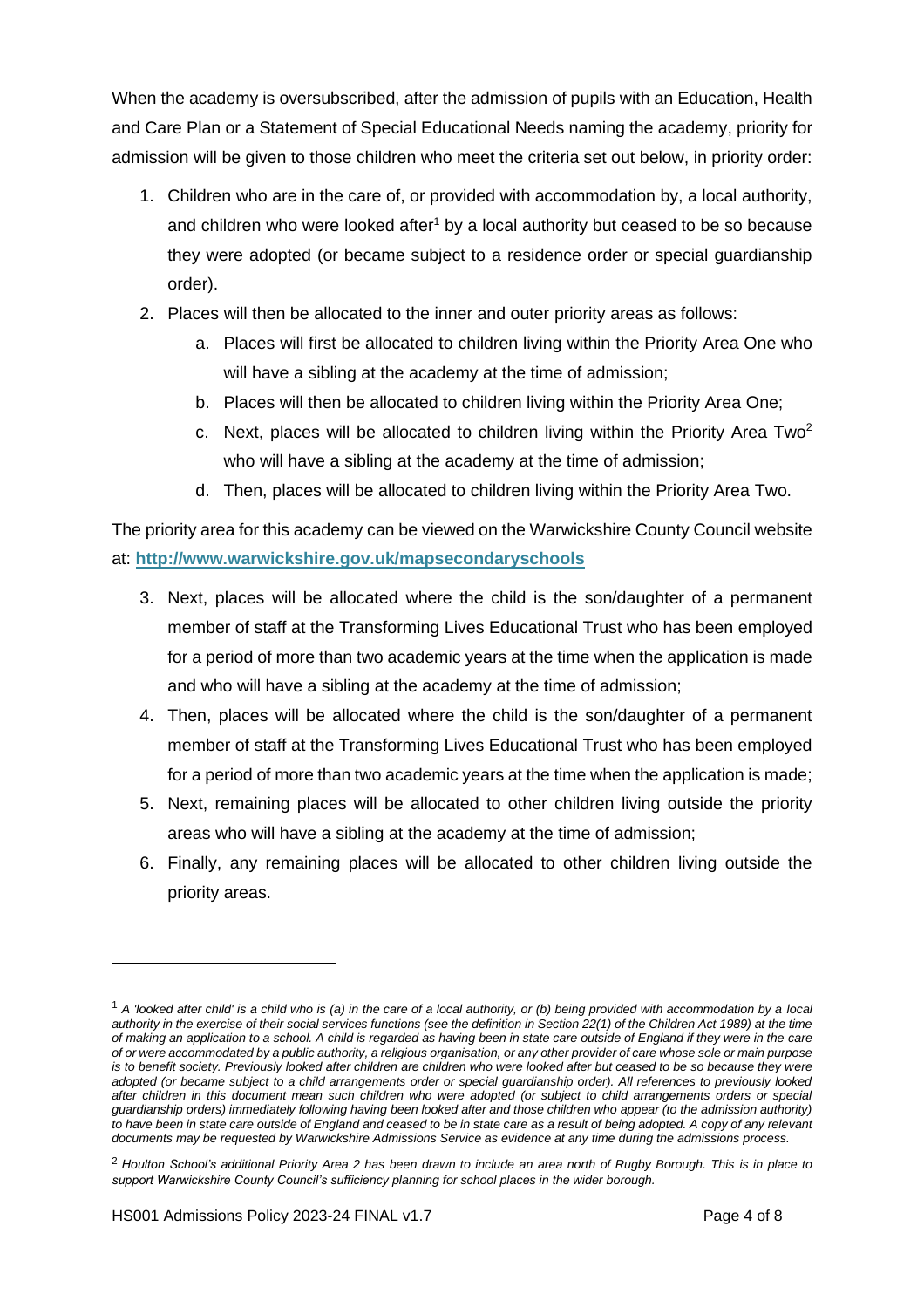#### <span id="page-4-0"></span>**5. Tie Break**

For applicants allocated the same criterion in categories 2-6 above, priority is given in order of distance between the child's home and Houlton School (shortest distance equals highest priority). Distance will be calculated by a straight line measurement from the address point location coordinate of the applicant's home address (as set by Ordnance Survey) to the centre point ('centroid') of Houlton School. The centroid is a pre-determined point set by Warwickshire County Council and all distances are subject to changes which may occur with updates of mapping data. Where the distance from home to the academy is identical, individual priority for such applicants within a particular criterion will be set by random allocation (lottery). The draw will be carried out independently of the academy by our nominated admissions authority, Warwickshire Admissions Service.

#### <span id="page-4-1"></span>**6. Families of multiple births**

Where there is a family of multiple births and they receive the 180<sup>th</sup> place, we will accept all children from the multiple-birth residing at that household over the PAN.

#### <span id="page-4-2"></span>**7. Late Applications**

All applications received by the academy after the deadline will be considered to be late applications. Late applications will be considered after those received on time. If, following consideration of all applicants the academy is oversubscribed, parents may request that their child is placed on the academy's waiting list.

#### <span id="page-4-3"></span>**8. Admission of children outside normal age group**

Parents may request that their child is admitted outside their normal age group. To do so parents should include a request with their application, specifying why admission out of normal year group is being requested and the year group in which they wish their children to be allocated a place.

When such a request is made, TLET will make a decision on the basis of the circumstances of the case and in the best interests of the child concerned, taking into account the views of the Principal and any supporting evidence provided by the parent/carer.

#### <span id="page-4-4"></span>**9. Waiting Lists**

Any child who is refused a place at this academy will be automatically added to the academy's waiting list. Waiting lists will be held by Warwickshire Admissions Service.

Waiting lists are compiled in strict priority order against the published oversubscription criteria. Offers will be made from the waiting lists as vacancies arise.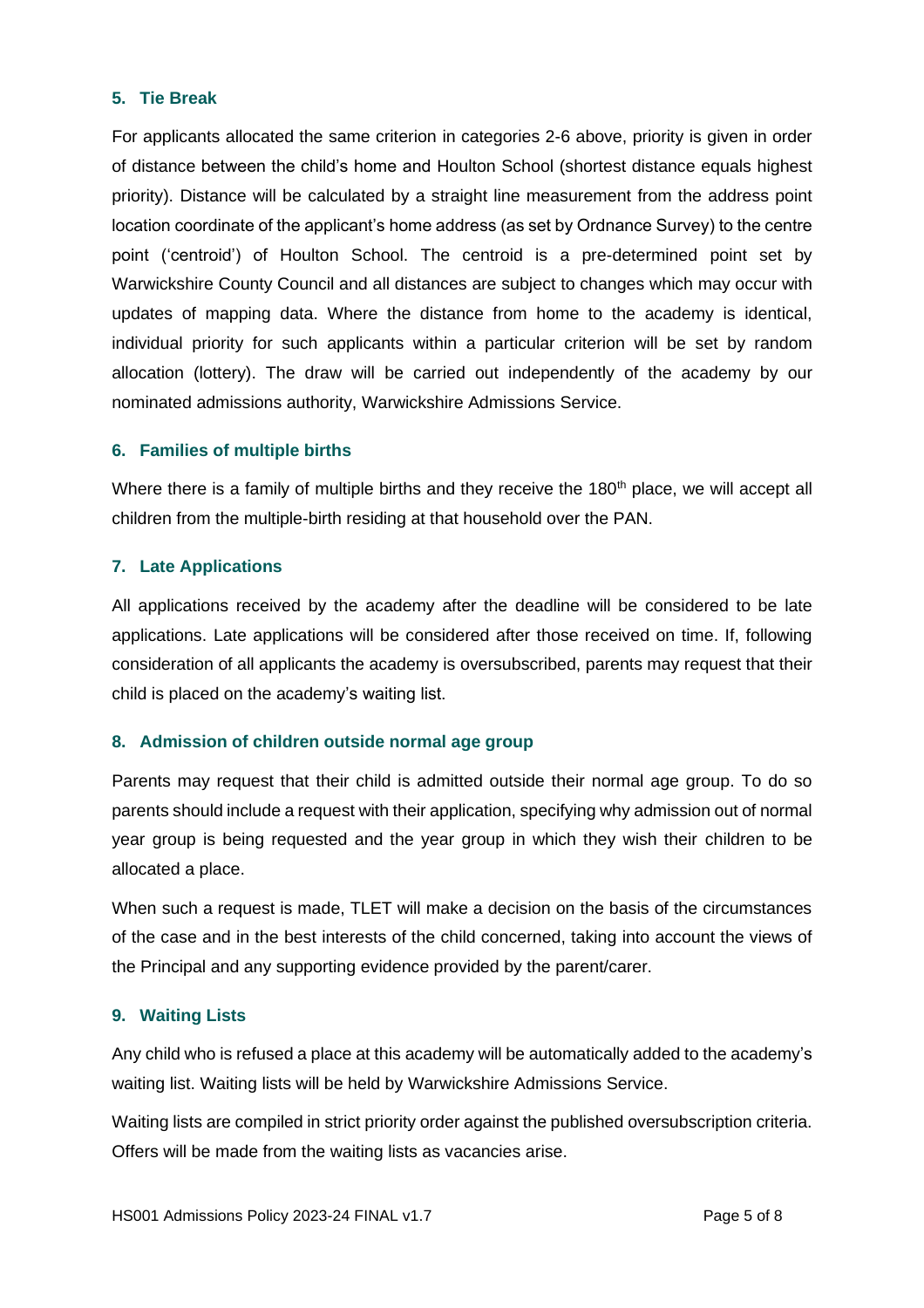A child's position can move both up and down the waiting list as other pupils are added to the list. Late applicants are not penalised when added to waiting lists, and the amount of time a child has been on an academy's waiting list is irrelevant.

Waiting lists will be held until the end of the Autumn term. Parents / Carers will be responsible for contacting Warwickshire's Admissions Service should they wish for their child to remain on the waiting list and will be required to complete a new in-year application form.

### <span id="page-5-0"></span>**10. Appeals**

All applicants refused a place have a right to appeal to an independent appeal panel constituted and operated in accordance with the School Admission Appeals Code.

Appellants should contact Warwickshire Admissions Service by 31<sup>st</sup> March 2023 for information on how to appeal.

Information on the timetable for the appeals process is available on the Local Authority website at **[www.warwickshire.gov.uk/admissions](http://www.warwickshire.gov.uk/admissions)**

#### <span id="page-5-1"></span>**11. In-Year admissions**

Families interested in an in-year place at Houlton School should contact the academy directly in the first instance. Applications can then be made directly to Warwickshire Admissions Service, which coordinates in-year admission arrangements, at **[www.warwickshire.gov.uk/admissions](http://www.warwickshire.gov.uk/admissions)**

### <span id="page-5-2"></span>**12. In-Year Fair Access Protocol**

Houlton School participates fully in Warwickshire's In-Year Fair Access Protocol.

#### <span id="page-5-3"></span>**13. Notes**

#### <span id="page-5-4"></span>**Home Address**

The home address is where the child normally lives. Where a child lives with parents with shared parental responsibility, each for part of the week, the address where the child lives is determined using a joint declaration from the parents stating the pattern of residence. If a child's residence is split equally between both parents, the parents will be asked to determine which residential address should be used for the purpose of admission to the academy. If no joint declaration is received where the residence is split equally by the closing date for applications, the home address will be taken as the address where the child is registered with the doctor. If the residence is not split equally between both parents then address used will be the address where the child spends the majority of the school week.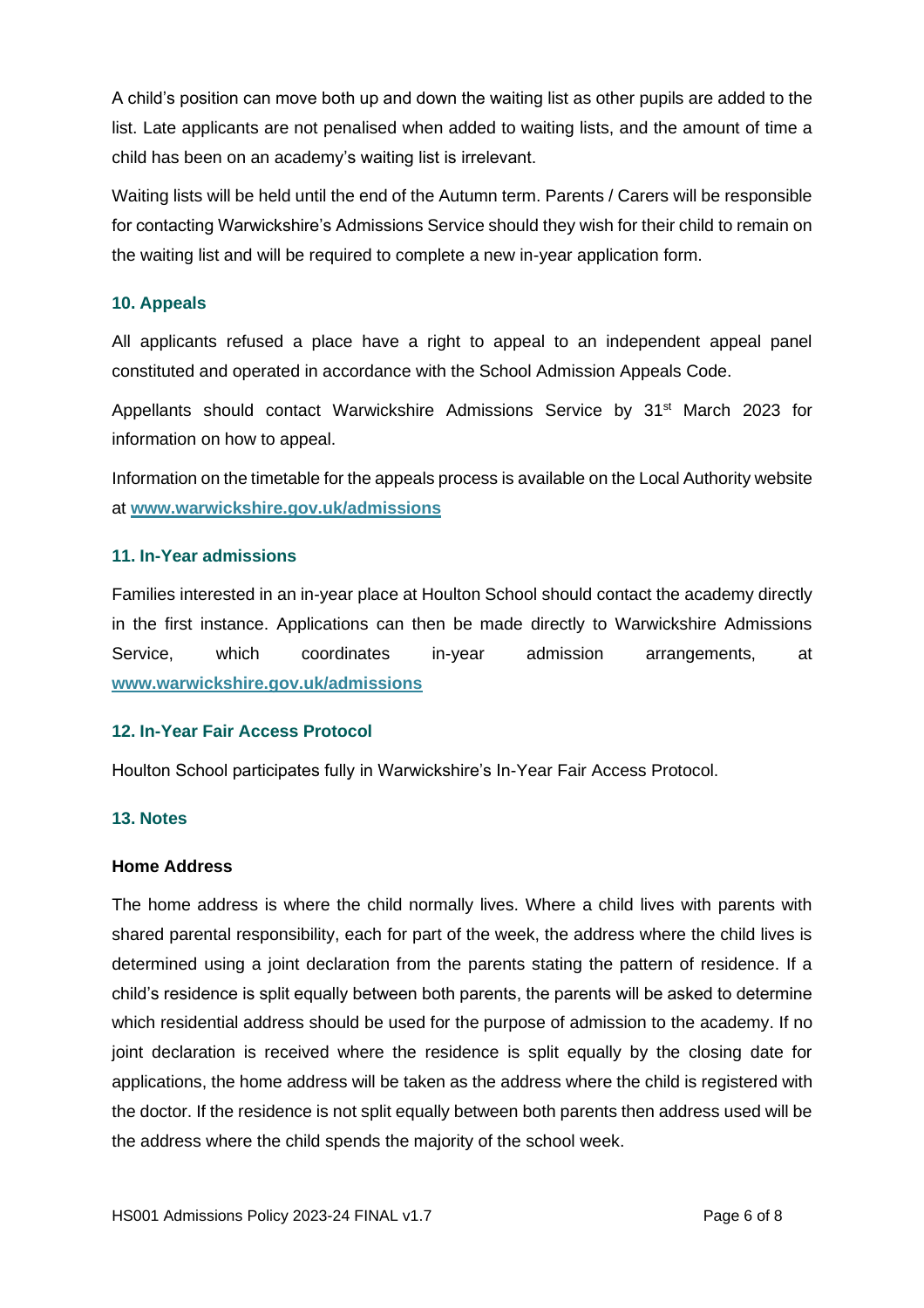### <span id="page-6-0"></span>**Sibling (brother or sister attending the academy at the time of admission)**

Sibling is defined as: a brother or sister; a half brother or sister; an adopted brother or sister; a step-brother or sister, or the child of the parents' partner, where the child for whom the academy place is sought is living in the same family unit and at the same address as that sibling.